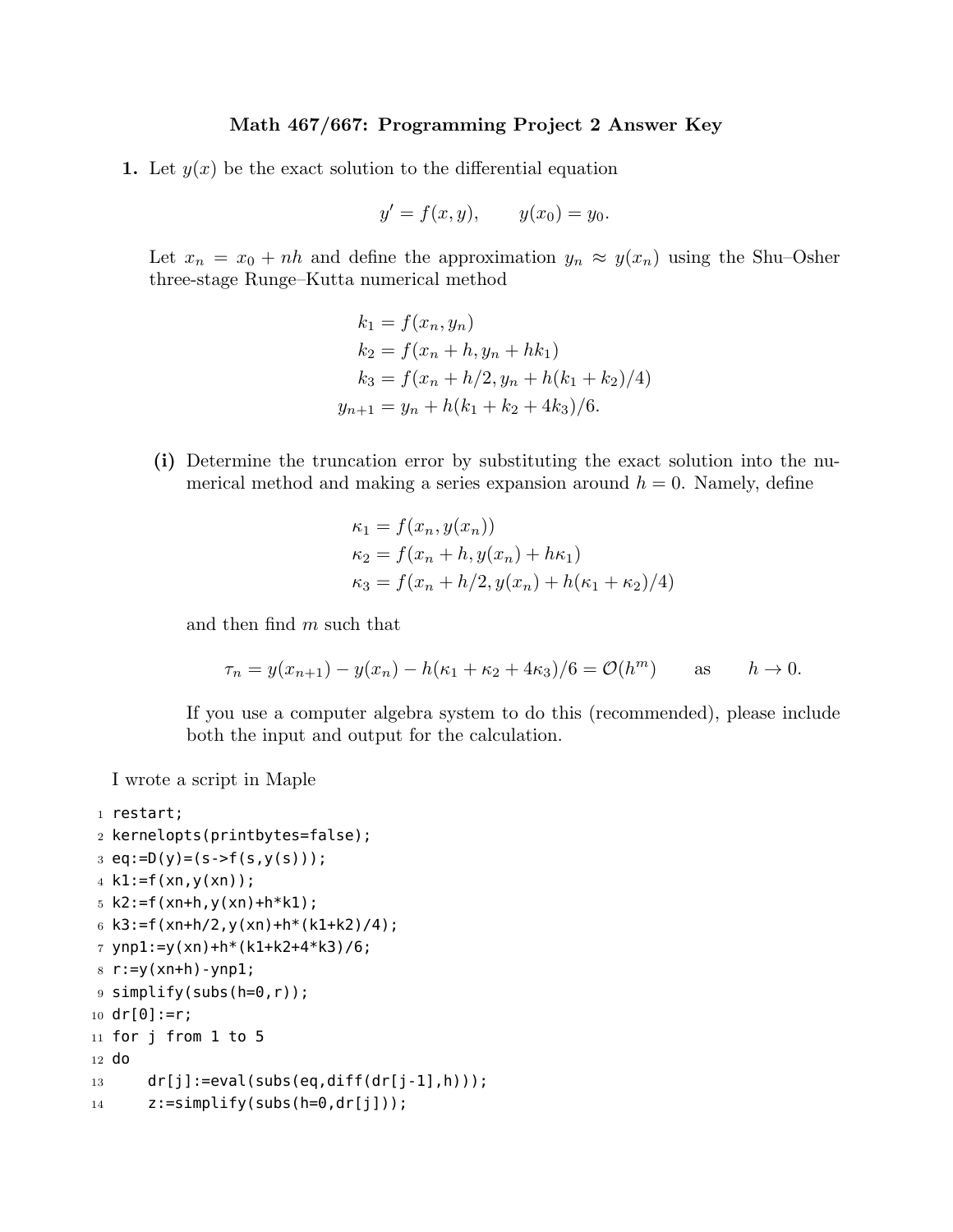```
15 print(d^{\wedge})=z;
16 if z \le 0 then
17 print("Truncation error is ",h^j);
18 break;
19 end
20 end:
```
which ran and produced the output

```
License expires in 16 days
    |\^/| Maple 2020 (X86 64 LINUX)
._|\| |/|_. Copyright (c) Maplesoft, a division of Waterloo Maple Inc. 2020
 \ MAPLE / All rights reserved. Maple is a trademark of
         \longrightarrow Waterloo Maple Inc.
      | Type ? for help.
> restart;
> kernelopts(printbytes=false);
                                      true
> eq := D(y) = (s - f(s, y(s)));
                         eq := D(y) = (s \rightarrow f(s, y(s)))> k1:=f(xn,y(xn));
                               k1 := f(xn, y(xn))> k2:=f(xn+h,y(xn)+h*k1);k2 := f(xn + h, y(xn) + h f(xn, y(xn)))> k3:=f(xn+h/2, y(xn)+h*(k1+k2)/4);k3 := f(xn + h/2),
    y(xn) + 1/4 h (f(xn, y(xn)) + f(xn + h, y(xn)) + h f(xn, y(xn))))> ynp1:=y(xn)+h*(k1+k2+4*k3)/6;
ynp1 := y(xn) + 1/6 h (f(xn, y(xn)) + f(xn + h, y(xn) + h f(xn, y(xn))) + 4 f(
    xn + h/2, y(xn) + 1/4 h (f(xn, y(xn)) + f(xn + h, y(xn)) + h f(xn, y(xn)))))
> r:=y(xn+h)-ynp1;r := y(xn + h) - y(xn) - 1/6 h (f(xn, y(xn)))+ f(xn + h, y(xn) + h f(xn, y(xn))) + 4 f(xn + h/2)
```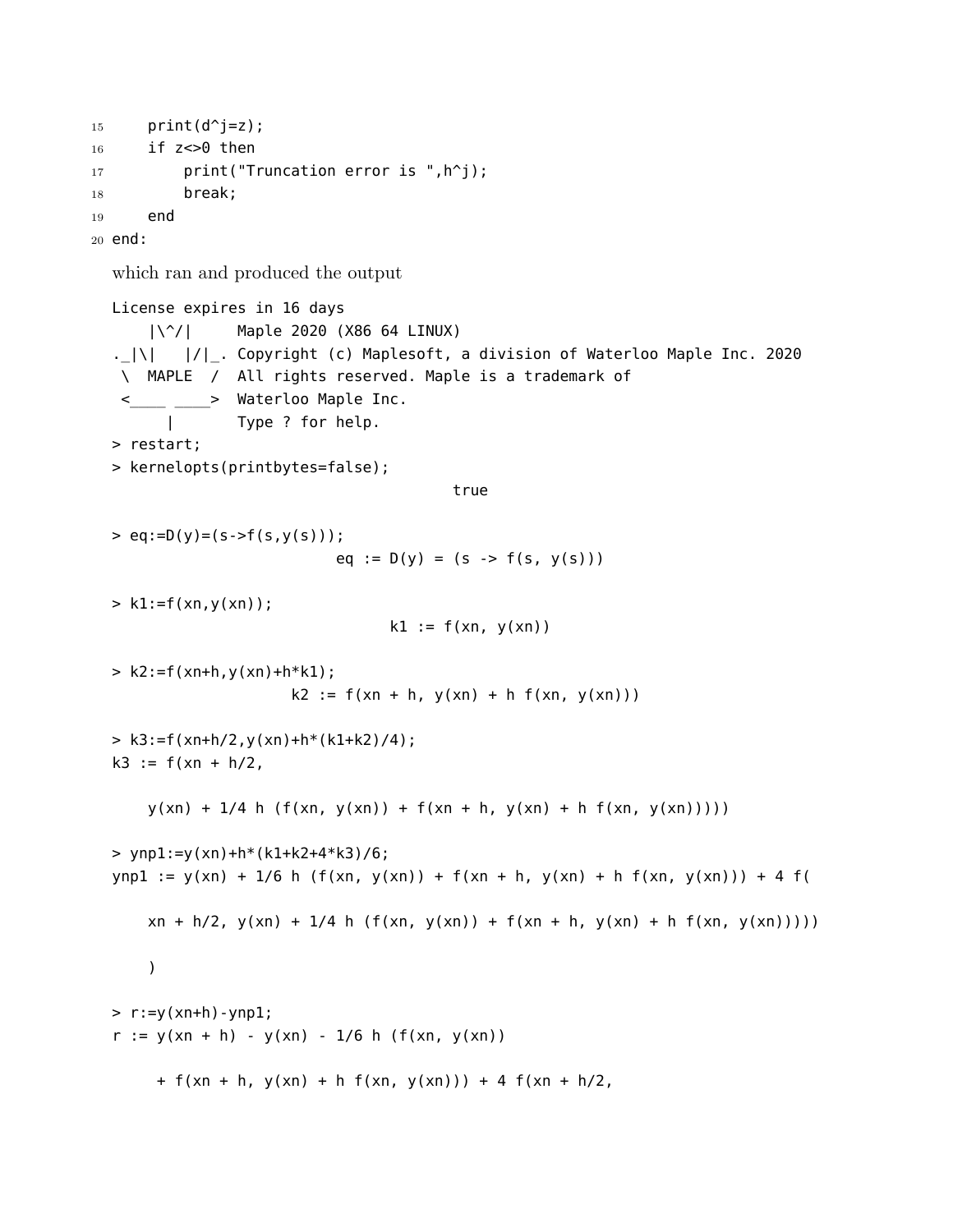```
y(xn) + 1/4 h (f(xn, y(xn)) + f(xn + h, y(xn)) + h f(xn, y(xn))))> simplify(subs(h=0,r));
                                  \theta> dr[0]:=r;dr[0] := y(xn + h) - y(xn) - 1/6 h (f(xn, y(xn)))+ f(xn + h, y(xn) + h f(xn, y(xn))) + 4 f(xn + h/2,y(xn) + 1/4 h (f(xn, y(xn)) + f(xn + h, y(xn)) + h f(xn, y(xn))))> for j from 1 to 5
> do
> dr[j]:=eval(subs(eq,diff(dr[j-1],h)));
> z:=simplify(subs(h=0,dr[j]));
> print(d^j=z);
> if z<>0 then
> print("Truncation error is ",h^j);
> break;
> end
> end:
                                 d = 02
                                 d = 03
                                 d = 0\frac{1}{3} 2
d = f(xn, y(xn)) D[2](f)(xn, y(xn)) + D[1](f)(xn, y(xn)) D[2](f)(xn, y(xn))+ (-D[1, 2](f)(xn, y(xn)) f(xn, y(xn)) - D[1, 1](f)(xn, y(xn)))
   D[2](f)(xn, y(xn)) + D[1](f)(xn, y(xn))(D[1, 2](f)(xn, y(xn)) + D[2, 2](f)(xn, y(xn)) f(xn, y(xn)))\Delta"Truncation error is ", h
```
> quit

memory used=7.3MB, alloc=40.3MB, time=0.15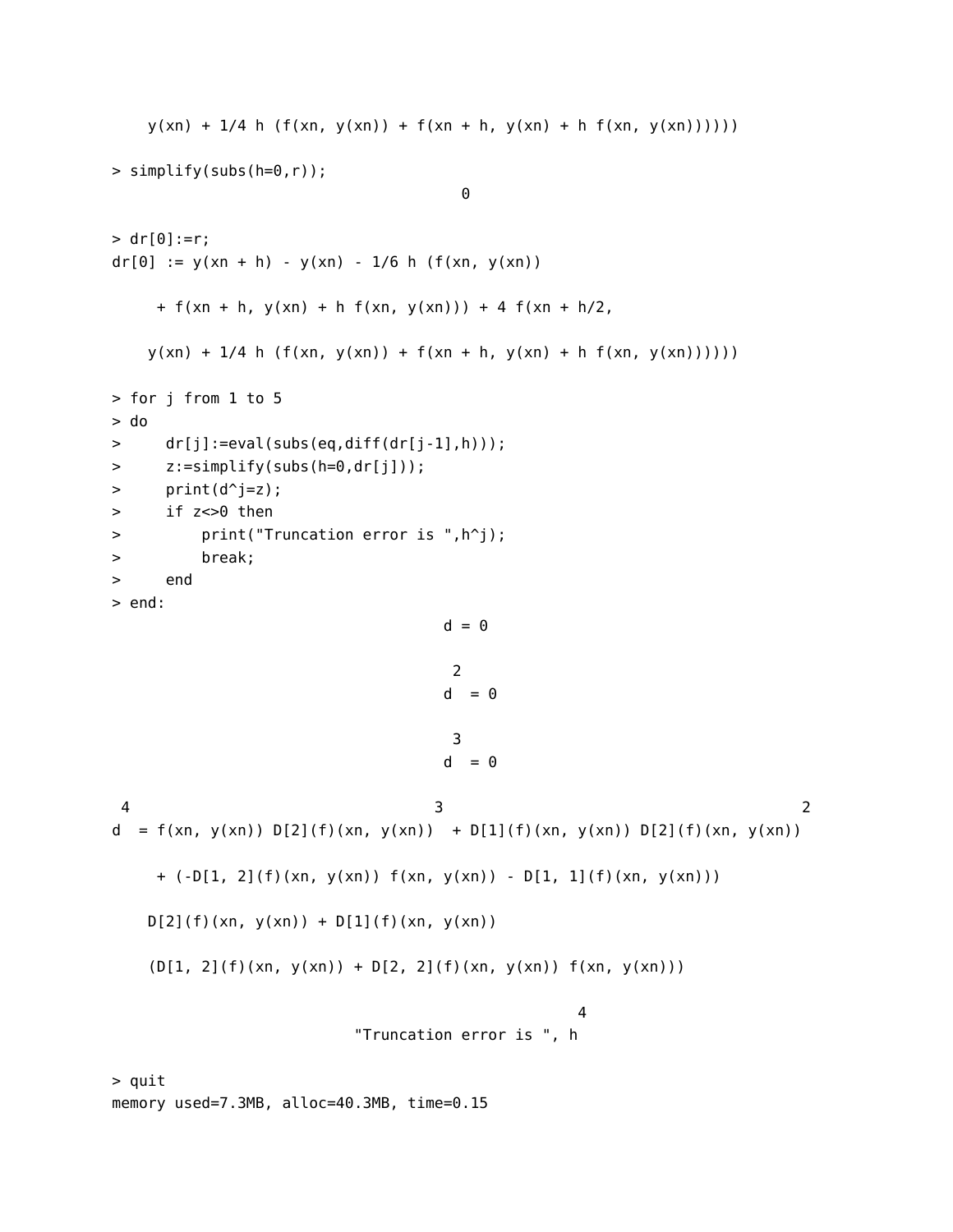From this one can can see that the first term that doesn't vanish in the Taylor series is

$$
\frac{d^4r}{dh^4}\Big|_{h=0} = ff_y^3 + f_xf_y^2 - (f_{xy}f + f_{xx})f_y + f_x(f_{xy} + f_{yy}f).
$$

Here for notational convenience the arguments  $(x_n, y_n)$  have been dropped from f and all it derivatives. Consequently, the truncation error of the Shu-Osher method is  $\mathcal{O}(h^4)$ .

**(ii)** Determine the linear stability domain of the Shu–Osher method. Namely, substitute  $f(x, y) = Ay$  into the method, set  $h = 1$  and exactly solve the resulting difference equation for a solution of the form  $y_n = \rho^n$ . Write  $A = a + ib$  and plot what values of  $a + ib$  in the complex plane lead to values of  $\rho$  such that  $|\rho| < 1$ .

I wrote a script in Maple

```
1 restart;
2 kernelopts(printbytes=false);
3 \text{ eq}:=D(y)=(s->f(s,y(s)));
4 k1:=f(xn,y(xn));
5 k2:=f(xn+h,y(xn)+h*k1);6 k3:=f(xn+h/2,y(xn)+h*(k1+k2)/4);7 ynp1:=y(xn)+h*(k1+k2+4*k3)/6;
8 f := (xi,eta) -A*eta;9 method:=y(xn+h)=ynp1;
10 ceq:=eval(subs(y=(s->rho^s),method));11 ceq2:=subs({xn=0,h=1},ceq);12 S:=solve(ceq2,rho);13 Z1 := subs(A=a+I*b, abs(S));14 with(plots):
15 plotsetup(ps,plotoutput=`plotii.ps`,
16 plotoptions=`portrait,color,noborder,width=500,height=500`);
17 contourplot(Z1,a=-4..2,b=-3..3,contours=[1],grid=[100,100],
18 filled=true);
19 plotsetup(default);
  which ran and produced the output
  License expires in 16 days
      |\^/| Maple 2020 (X86 64 LINUX)
  ._|\| |/|_. Copyright (c) Maplesoft, a division of Waterloo Maple Inc. 2020
   \ MAPLE / All rights reserved. Maple is a trademark of
          > Waterloo Maple Inc.
        | Type ? for help.
  > restart;
  > kernelopts(printbytes=false);
                                        true
```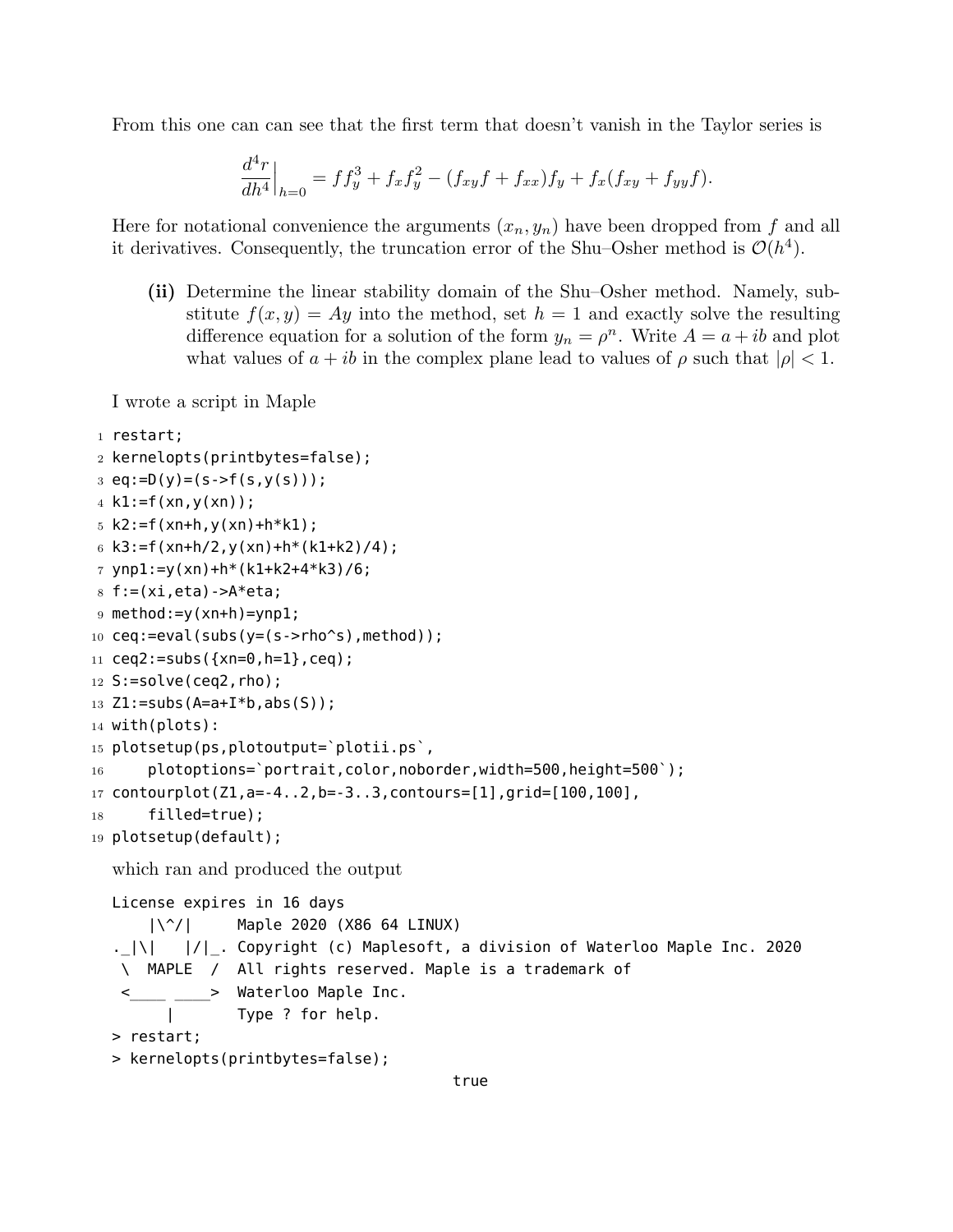```
> eq := D(y) = (s - f(s, y(s)));
                      eq := D(y) = (s \rightarrow f(s, y(s)))> k1:=f(xn,y(xn));
                           k1 := f(xn, y(xn))> k2:=f(xn+h,y(xn)+h*k1);k2 := f(xn + h, y(xn) + h f(xn, y(xn)))> k3:=f(xn+h/2, y(xn)+h*(k1+k2)/4);k3 := f(xn + h/2),
   y(xn) + 1/4 h (f(xn, y(xn)) + f(xn + h, y(xn)) + h f(xn, y(xn))))> ynp1:=y(xn)+h*(k1+k2+4*k3)/6;
ynp1 := y(xn) + 1/6 h (f(xn, y(xn)) + f(xn + h, y(xn) + h f(xn, y(xn))) + 4 f(
   xn + h/2, y(xn) + 1/4 h (f(xn, y(xn)) + f(xn + h, y(xn) + h f(xn, y(xn)))))
> f:=(xi,eta) ->A*eta;
                         f := (xi, eta) -> A eta
> method:=y(xn+h)=ynp1;
method := y(xn + h) = y(xn) + 1/6 h (A y(xn) + A (y(xn) + h A y(xn)))+ 4 A (y(xn) + 1/4 h (A y(xn) + A (y(xn) + h A y(xn)))))
> ceq:=eval(subs(y=(s->rho^s),method));
                            /
         (xn + h) xn | xn xn xn
ceq := rho = rho + h |A rho + A (rho + h A rho )
                           \lambda\sqrt{2} xn xn xn \sqrt{2}| xn h (A rho + A (rho + h A rho ))||
    + 4 A |rho + -----------------------------------||/6
          \ 4 //
> ceq2 := subs({xn=0,h=1},ceq);/ A (1 + A)2 A |1 + A/4 + \cdotsA (1 + A) \qquad \qquad 4 /
```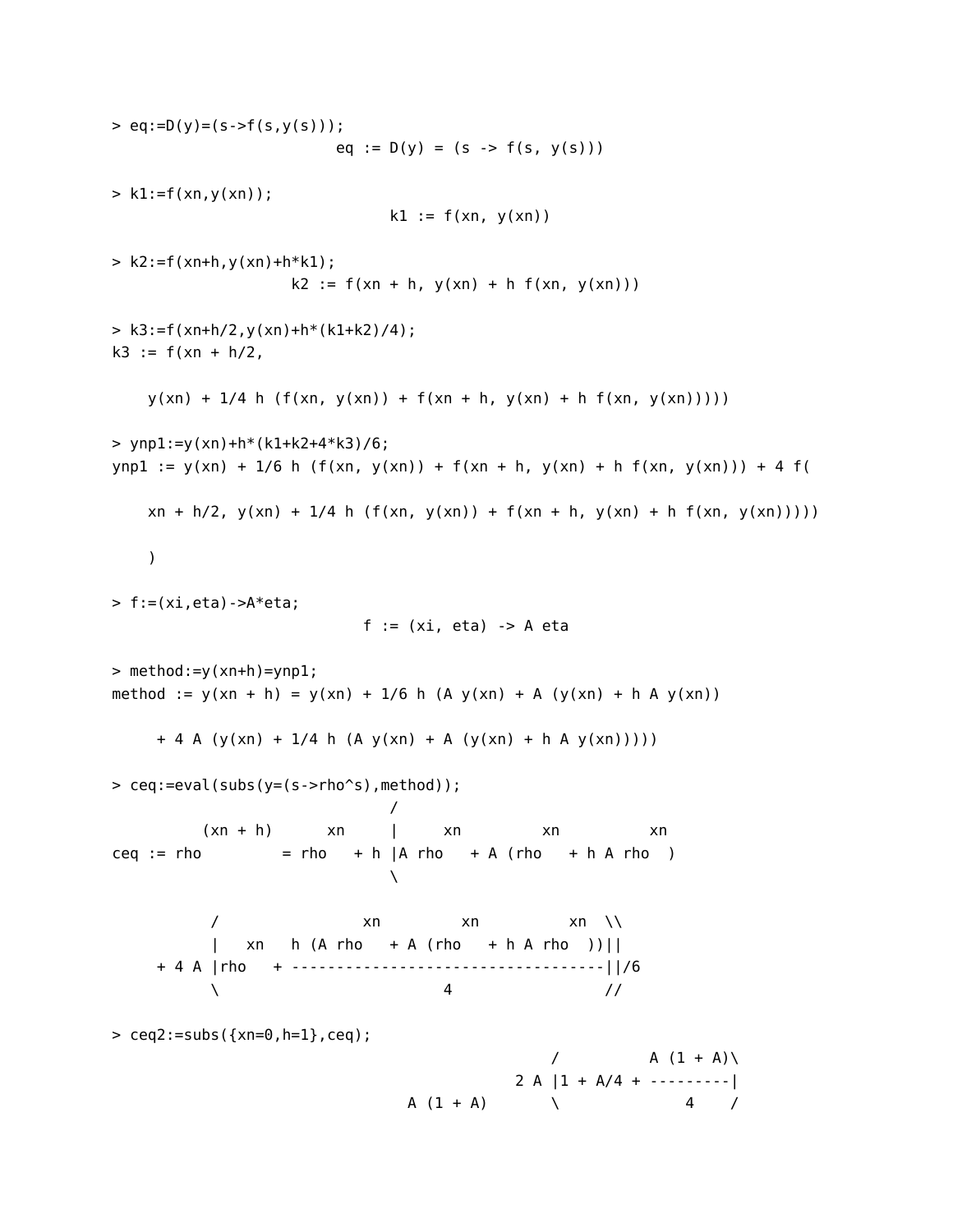ceq2 := rho = 1 + A/6 + --------- + ------------------------- 6 3 > S:=solve(ceq2,rho); 2 3  $S := 1 + A + 1/2 A + 1/6 A$  $> Z1 :=$ subs(A=a+I\*b,abs(S)); | 2 3 | | (a + b I) (a + b I) | Z1 := | 1 + a + b I + ---------- + ---------- | | 2 6 | > with(plots): > plotsetup(ps,plotoutput=`plotii.ps`, > plotoptions=`portrait,color,noborder,width=500,height=500`); > contourplot(Z1,a=-4..2,b=-3..3,contours=[1],grid=[100,100], > filled=true); > plotsetup(default); > quit memory used=45.0MB, alloc=118.4MB, time=0.89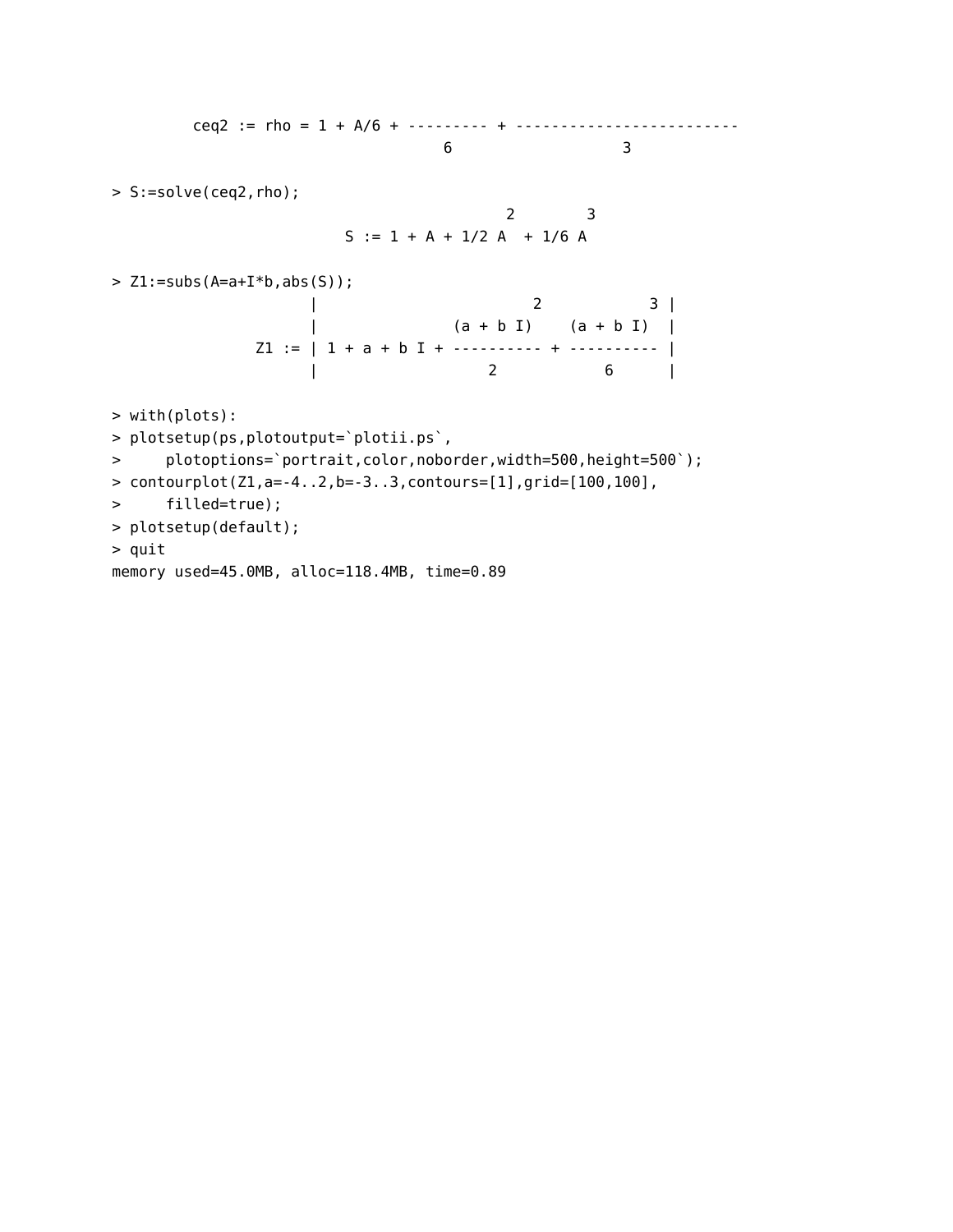Note from the Maple output that

$$
\rho = 1 + A + \frac{1}{2}A^2 + \frac{1}{6}A^3.
$$

The script finishes by setting  $A = a + ib$  and plotting  $|\rho|$  as



where the red region indicates the stable region for which  $|\rho|$  < 1 and the blue region indicates the unstable region when  $|\rho| > 1$ .

**(iii)** Consider the ordinary differential equation

$$
y' = y^2 \sin 2x
$$
,  $y(0) = -1$ 

on the interval [0*,* 4]. Find the exact solution.

This is a separable equation, so integrate as

$$
\int y^{-2} dy = \int \sin 2x \, dx
$$
 to obtain  $-\frac{1}{y} = -\frac{1}{2} \cos 2x + C.$ 

Solving for *C* using the initial condition yields

$$
-\frac{1}{-1} = -\frac{1}{2}\cos(2\cdot 0) + C \qquad \text{or equivalently} \qquad C = 1 + \frac{1}{2} = \frac{3}{2}.
$$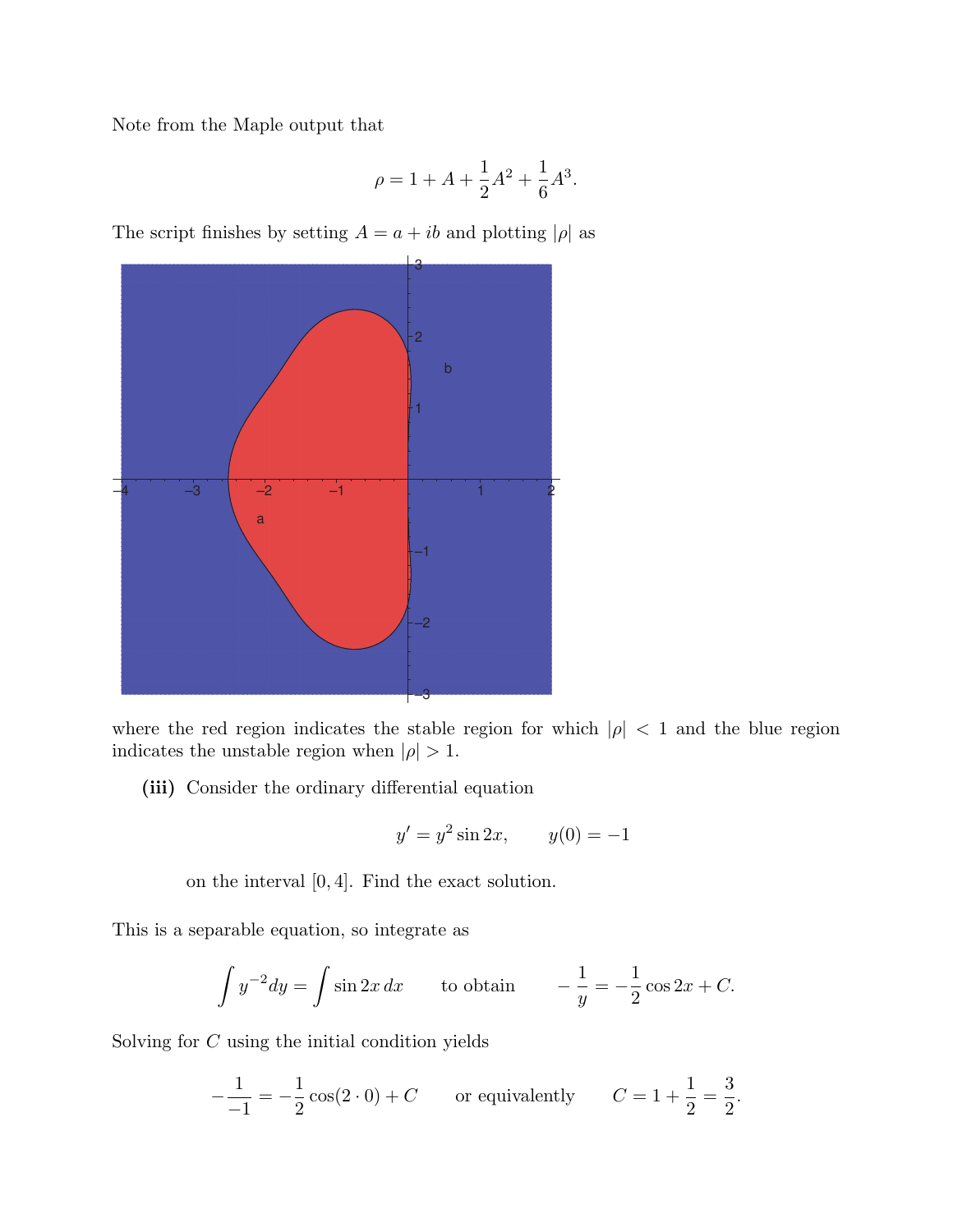It follows that the exact solution is

$$
y(x) = \frac{1}{\frac{1}{2}\cos 2x - \frac{3}{2}} = \frac{2}{\cos 2x - 3}
$$

*.*

**(iv)** Use the Shu–Osher method to approximate the solution to the differential equation solved in part (iii) by setting  $h = 4/N$  with  $N = 32$ . Plot both the exact and the approximate solutions on the same graph. Include program source code, numerical output to be plotted as well as the actual plot. Comment on the accuracy of the approximation.

I wrote a program in Julia

```
1 # Question iv
\overline{2}3 using Printf
4
5 function shu_osher(xn,yn)
6 k1 = f(xn, yn)7 \times 2 = f(xn+h, yn+h*k1)8 k3 = f(xn+h/2, yn+h*(k1+k2)/4)
9 return yn + h*(k1+k2+4*k3)/6
10 end
11 function f(x,y)12 return y^2*sin(2*x)13 end
14 function yexact(x)
15 return 2/(cos(2*x)-3)
16 end
17
18 N = 3219 h = 4/N20 \times 0 = 021 y0 = -122
23 yn=y024 xn=x0
25 @printf("#%21s %22s %22s\n","xn","yn","yexact(xn)")
26 for n=1:N
27 global xn,yn
28 @printf("%22.14e %22.14e %22.14e\n",xn,yn,yexact(xn))
29 yn = shu_osher(xn,yn)
30 xn = x0 + n*h31 end
32 @printf("%22.14e %22.14e %22.14e\n",xn,yn,yexact(xn))
```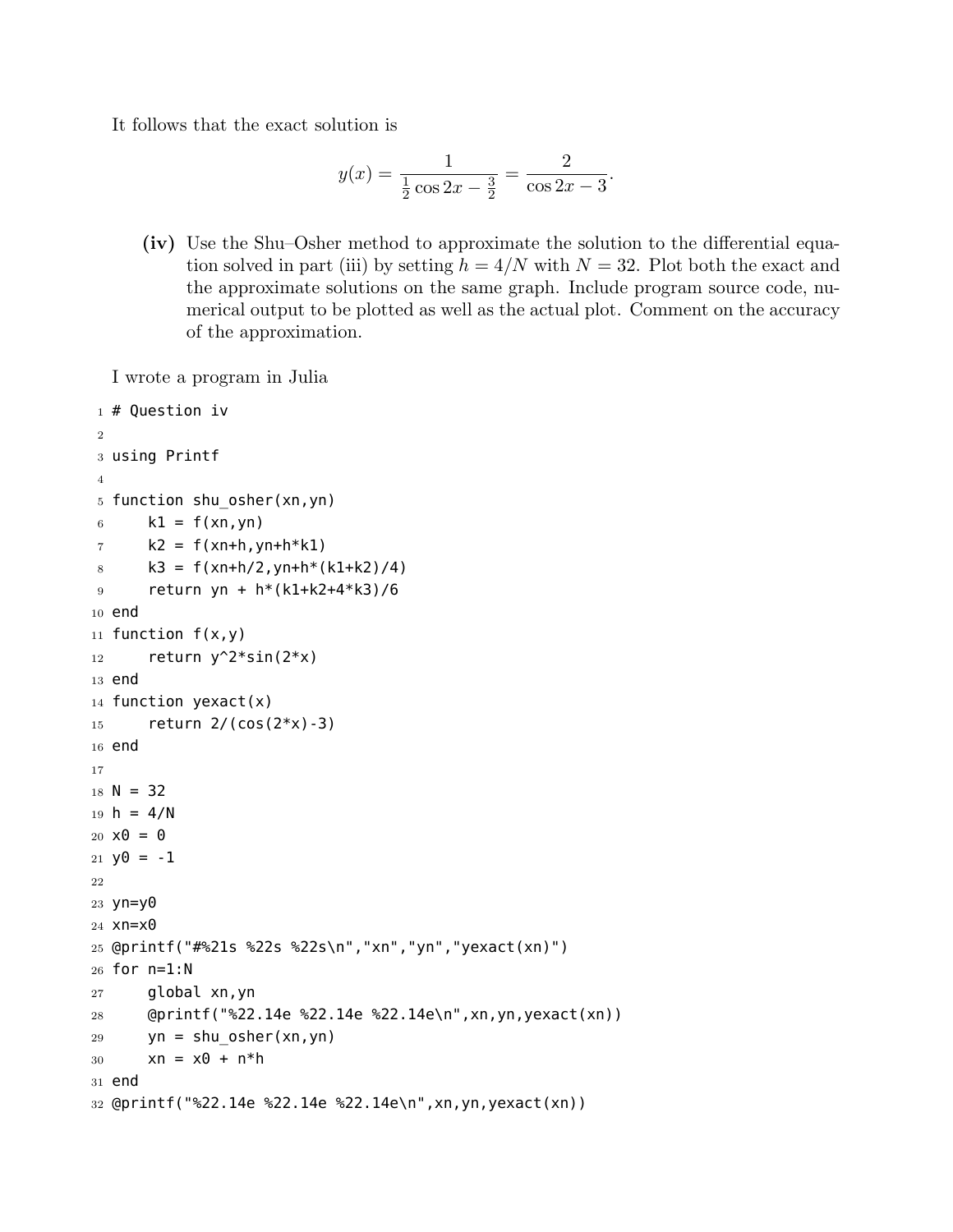to approximate the solution. The output was

| # | xn                     | yn                        | yexact(xn)                |
|---|------------------------|---------------------------|---------------------------|
|   | $0.000000000000000+00$ | $-1.00000000000000e+00$   | $-1.00000000000000+00$    |
|   | 1.2500000000000e-01    | $-9.84616219866031e-01$   | -9.84694122192634e-01     |
|   | 2.5000000000000e-01    | $-9.42183667707485e-01$   | -9.42321696047380e-01     |
|   | 3.7500000000000e-01    | $-8.81535692972130e-01$   | -8.81713259065582e-01     |
|   | 5.0000000000000e-01    | $-8.12905350940037e-01$   | $-8.13108051762390e - 01$ |
|   | 6.2500000000000e-01    | -7.44750739618239e-01     | -7.44968398434756e-01     |
|   | 7.5000000000000e-01    | $-6.82541834540626e - 01$ | $-6.82765643676167e-01$   |
|   | 8.7500000000000e-01    | $-6.29055043947684e - 01$ | -6.29277898872839e-01     |
|   | 1.0000000000000e+00    | -5.85237223249823e-01     | -5.85454927933219e-01     |
|   | 1.1250000000000e+00    | -5.51029991968942e-01     | -5.51241535816887e-01     |
|   | 1.2500000000000e+00    | $-5.25950449849148e-01$   | -5.26157441623585e-01     |
|   | 1.3750000000000e+00    | -5.09438816871234e-01     | -5.09644723324546e-01     |
|   | 1.5000000000000e+00    | $-5.01044458865884e-01$   | -5.01254075466067e-01     |
|   | 1.6250000000000e+00    | -5.00515567745838e-01     | -5.00734868969654e-01     |
|   | 1.7500000000000e+00    | -5.07834747063113e-01     | $-5.08071130683891e-01$   |
|   | 1.8750000000000e+00    | -5.23220642316692e-01     | -5.23483556447791e-01     |
|   | 2.0000000000000e+00    | -5.47096819785032e-01     | -5.47398763409569e-01     |
|   | 2.1250000000000e+00    | $-5.80010475734566e-01$   | $-5.80368317941351e-01$   |
|   | 2.2500000000000e+00    | $-6.22462149095108e-01$   | $-6.22898535109136e-01$   |
|   | 2.3750000000000e+00    | $-6.74584547449058e-01$   | $-6.75128765013705e-01$   |
|   | 2.5000000000000e+00    | $-7.35598355651468e-01$   | -7.36285446271368e-01     |
|   | 2.6250000000000e+00    | $-8.03019629131483e-01$   | $-8.03886139055434e-01$   |
|   | 2.7500000000000e+00    | $-8.71779980469990e-01$   | $-8.72855417154624e-01$   |
|   | 2.8750000000000e+00    | $-9.33805409104996e - 01$ | -9.35100481243730e-01     |
|   | 3.0000000000000e+00    | -9.78979724229674e-01     | $-9.80474000800670e - 01$ |
|   | 3.1250000000000e+00    | $-9.98091990751450e-01$   | -9.99724784876465e-01     |
|   | 3.2500000000000e+00    | -9.86754602476125e-01     | -9.88429262087319e-01     |
|   | 3.3750000000000e+00    | $-9.47607225955206e-01$   | -9.49219754392125e-01     |
|   | 3.5000000000000e+00    | $-8.88956603469618e - 01$ | $-8.90433198585156e-01$   |
|   | 3.6250000000000e+00    | $-8.21031262165148e-01$   | -8.22342781435575e-01     |
|   | 3.7500000000000e+00    | -7.52609959938739e-01     | -7.53759938633136e-01     |
|   | 3.8750000000000e+00    | $-6.89551556652021e-01$   | $-6.90558698753080e - 01$ |
|   | 4.0000000000000e+00    | $-6.34941310537546e - 01$ | $-6.35828955175172e-01$   |

The gnuplot script

 set terminal postscript enhanced color eps font "Courier-Bold" set output 'plotiv.eps' set size 0.7,0.7 set key spacing 1.4 5 plot \ 6 2.0/(cos(2\*x)-3) ti "yexact(x)",\ "qiv.dat" pt 7 ps 1.5 ti "approximation"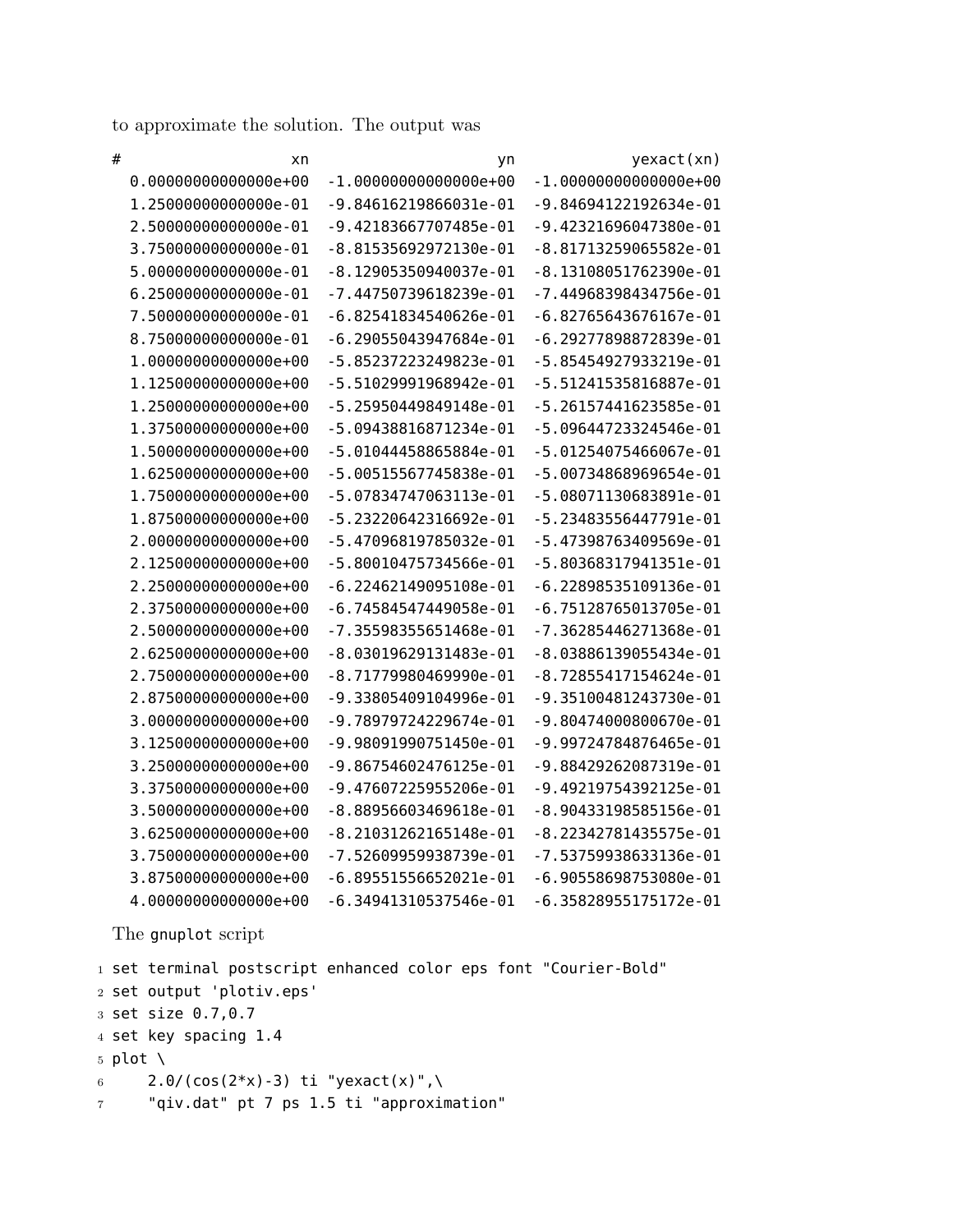

plotted the exact and approximate solutions on the same graph.

Visually the exact and approximate solution are indistinguishable; however, from the output of the program one can see the approximation is accurate to about 2 significant digits.

**(v)** Define the error

$$
E(h) = \max \{ |y_n - y(x_n)| : n = 0, 1, ..., N \}.
$$

If  $E(h) \approx Kh^p$  for some *K* and some *p* we say that the method is of order *p*. Numerically determine the order of the Shu–Osher method by approximating the differential equation in part (iii) using  $N = 2^{j}$  for  $j = 5, 6, ..., 16$ . Plot the corresponding values of  $E(h)$  versus h using log-log coordinates. Include source code, the numerical values of *E*(*h*) as well as the resulting plot in your report.

I wrote a program in Julia

```
1 # Question v
2
3 using Printf
4
5 function shu_osher(xn,yn)
6 k1 = f(xn, yn)7 k2 = f(xn+h, yn+h*k1)8 k3 = f(xn+h/2, yn+h*(k1+k2)/4)
9 return yn + h*(k1+k2+4*k3)/6
10 end
11 function f(x,y)12 return y^2*sin(2*x)13 end
14 function yexact(x)
```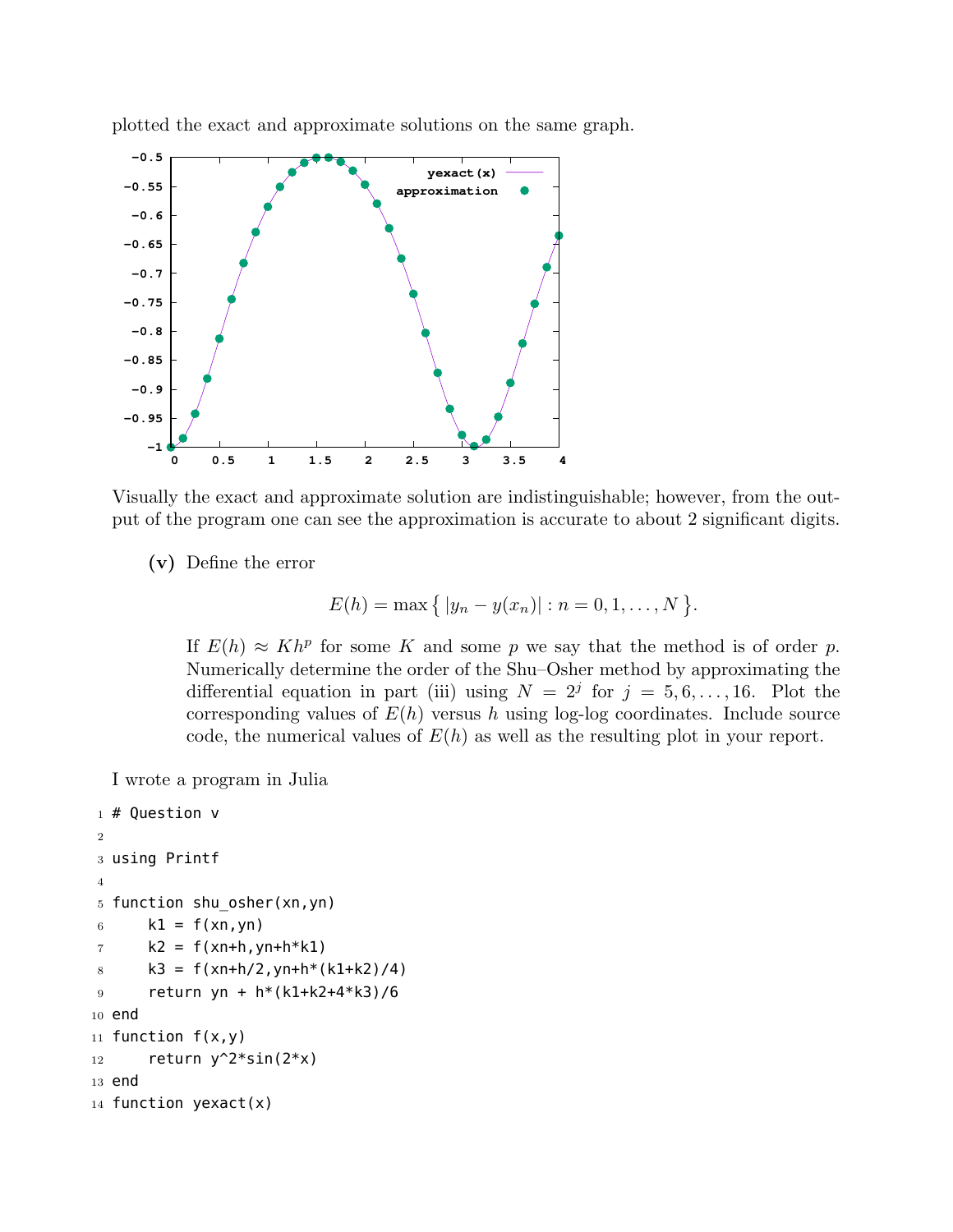```
15 return 2/(\cos(2*x) - 3)16 end
17
18 \times 0 = 019 y0 = -120 h = 021 @printf("#%21s %22s\n","h","E(h)")
22 for j=5:16
23 global h
24 N=2^j j25 h = 4/N26 E=027 yn=y0
28 xn=x0
29 for n=1:N
30 yn = shu_osher(xn,yn)
31 xn = x0 + n*h32 en = abs(yn-yexact(xn))
33 if E<en
34 E=en
35 end
36 end
37 @printf("%22.14e %22.14e\n",h,E)
38 end
 to compute error. The output was
  # h E(h)
```

```
1.25000000000000e-01 1.67465961119362e-03
6.25000000000000e-02 2.10751084668948e-04
3.12500000000000e-02 2.63816429241226e-05
1.56250000000000e-02 3.30023661709866e-06
7.81250000000000e-03 4.12561332097106e-07
3.90625000000000e-03 5.15711269244434e-08
1.95312500000000e-03 6.44641984237637e-09
9.76562500000000e-04 8.05805755454969e-10
4.88281250000000e-04 1.00725761065235e-10
2.44140625000000e-04 1.25899290992493e-11
1.22070312500000e-04 1.57340807049877e-12
6.10351562500000e-05 1.64868119156836e-13
```
The gnuplot script

```
1 set terminal postscript enhanced color eps font "Courier-Bold"
```

```
2 set output 'plotv.eps'
```

```
3 set size 0.7,0.7
```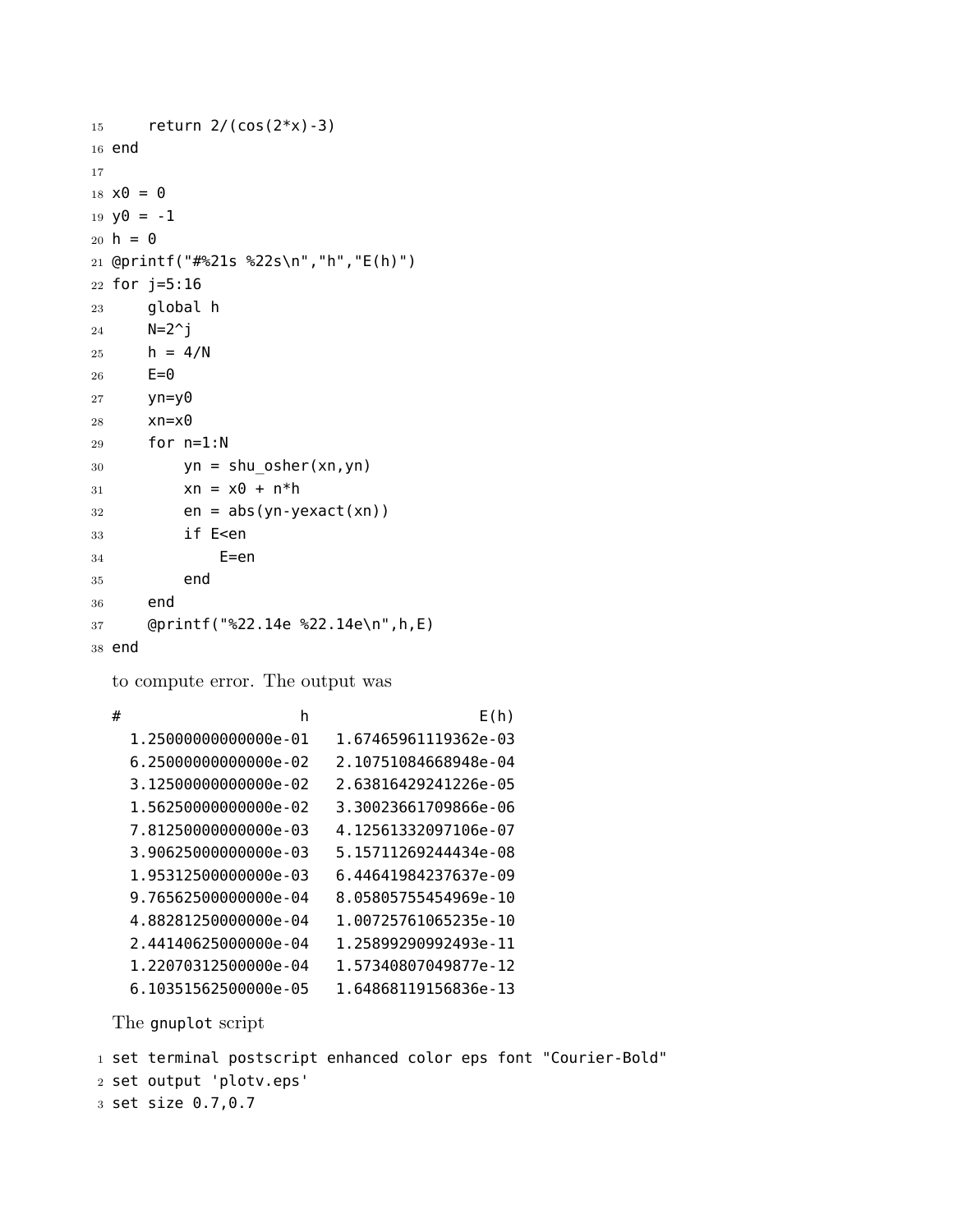```
4 set logscale x
5 set logscale y
6 set key left top
7 set key spacing 1.4
8 plot \setminus9 x**3 ti "h^3",\
10 "qv.dat" pt 7 ps 1.5 ti "E(h)"
```
plotted the  $E(h)$  and  $h^3$  in log-log coordinates on the same graph.



Note that the graphs for  $E(h)$  and  $h^3$  agree. Thus, it appears  $E(h) = \mathcal{O}(h^3)$  and in particular that the accuracy of the approximation increases as a third-order method.

(vi) Theoretically the value of *p* found in part (v) should satisfy  $p \approx m - 1$  where *m* is determined by the truncation error in part (i). Use this fact to verify that your computer program is working as expected and discuss how well the theory holds.

As already noted in the previous problem, the convergence for the Shu–Osher method in our calculation behaves as  $\mathcal{O}(h^3)$ . Since the truncation error found in part (i) was  $\mathcal{O}(h^4)$ and  $4 − 1 = 3$ , this provides evidence that the code is working correctly and as expected.

**(vii)** [Extra Credit and for Math 667] Note that the exact solution found in part (iii) is bounded for all time *t >* 0. Explore the stability of the numerical approximation by choosing larger and larger values *h* to find the maximum value *h<sup>∗</sup>* such that the resulting numerical approximation  $y_n$  remains bounded for all  $n$ . Is it possible to relate the linear stability domain determined in part (ii) to the value of *h<sup>∗</sup>* by linearizing the non-linear equation in part (iii) about the exact solution?

Since the exact solution is always between -1 and -0.5, then to test for stability I have chosen to perform 100000 time steps at the selected step size *h* while checking whether the solution remains in absolute magnitude less than 100. If it does, the scheme is considered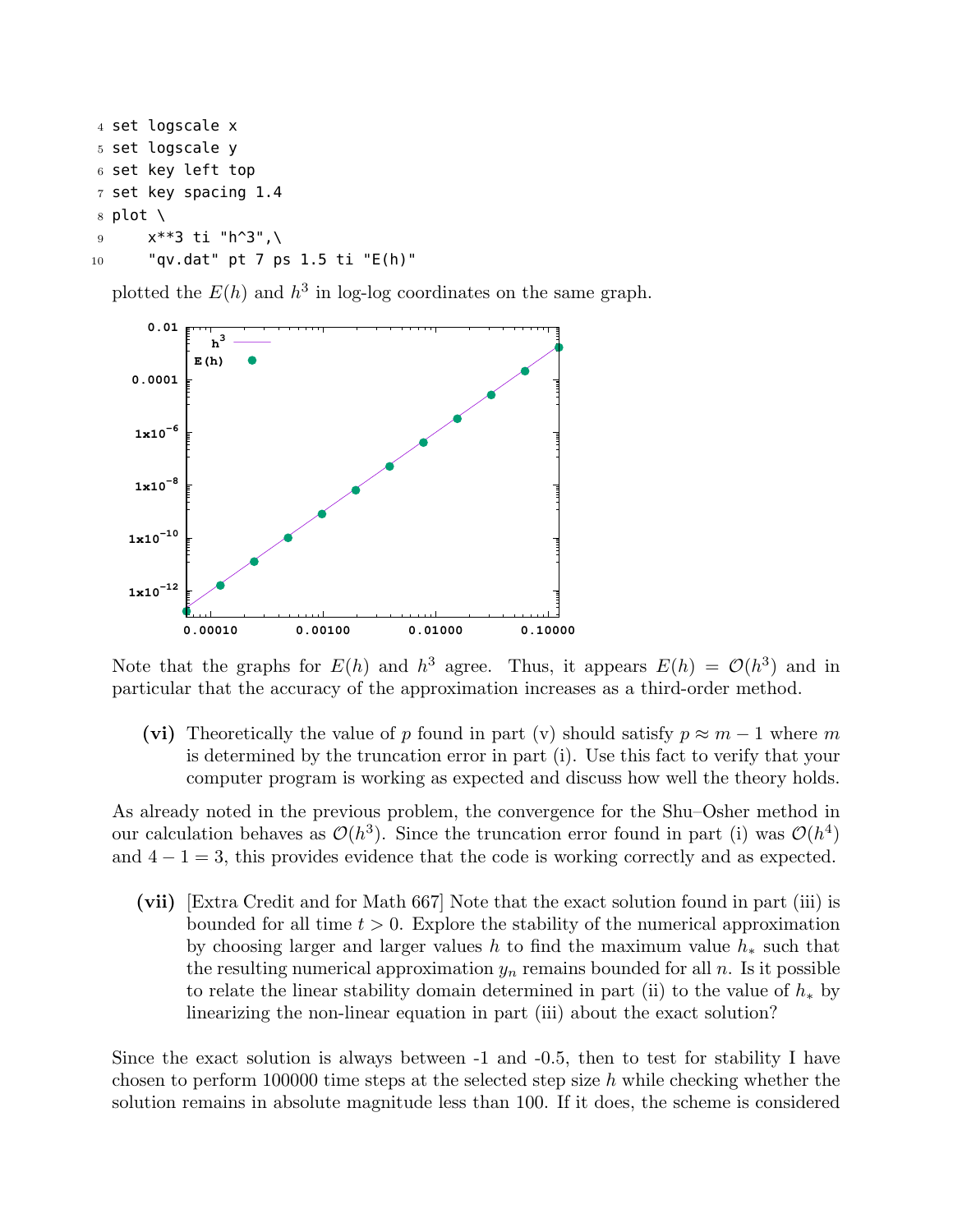stable for that value of *h*; otherwise, the method is considered unstable. After finding an interval of length 0*.*1 for which the left endpoint is stable and the right unstable, the program then bisects to find the value of *h* for the cutoff. In particular, the Julia program

```
1 # Question vii
2
3 function shu_osher(xn,yn,h)
4 k1 = f(xn, yn)5 k2 = f(xn+h, yn+h*k1)6 k3 = f(xn+h/2, yn+h*(k1+k2)/4)7 return yn + h*(k1+k2+4*k3)/6
8 end
9 function f(x,y)
10 return y^2*sin(2*x)11 end
12 function unstable(h)
13 \times 0 = 014 y0 = -115 yn=y0
16 xn=x0
17 for n=1:100000
18 yn = shu_osher(xn,yn,h)
19 xn = x0 + n*h20 if abs(yn)>100
21 return true
22 end
23 end
24 return false
25 end
26
27 a=0.1
28 b=a
29 while !unstable(b)
30 global a,b
31 a=b
32 b=b+0.1
33 end
34 for i=1:54
35 global a,b
36 h=(a+b)/2
37 if unstable(h)
38 b=h
39 else
40 a=h
41 end
```